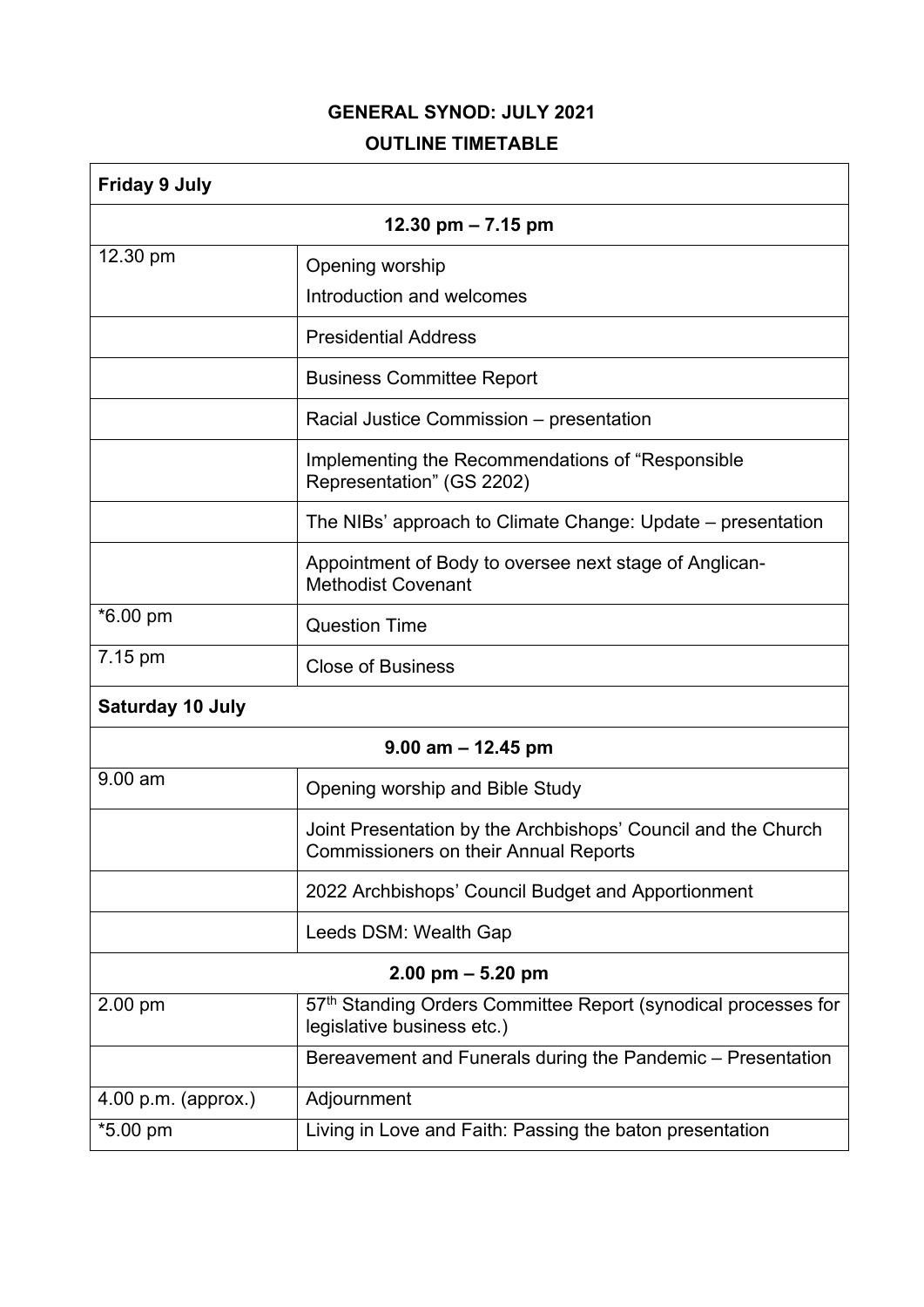| Informal items not forming part of the Agenda |                                                                                           |  |
|-----------------------------------------------|-------------------------------------------------------------------------------------------|--|
| $4.00 \text{ pm} - 5.00 \text{ pm}$           | Discussion panel - Clergy Discipline and the Nature of Ordained<br><b>Public Ministry</b> |  |
| 5.30 pm $-7.00$ pm                            | Living in Love and Faith Group work, including closing worship                            |  |

 $\overline{\mathbf{1}}$ 

| <b>Sunday 11 July</b> |                                                                                                   |  |
|-----------------------|---------------------------------------------------------------------------------------------------|--|
| $2.00$ pm $- 7.15$ pm |                                                                                                   |  |
| 2.00 pm               | Opening worship                                                                                   |  |
|                       | Special Agenda I: Draft Legislative Reform (Church<br><b>Commissioners) Order</b>                 |  |
|                       | Safeguarding report                                                                               |  |
|                       | Appointments:                                                                                     |  |
|                       | <b>Chair of AC Finance Committee</b>                                                              |  |
|                       | <b>AC's Auditors</b>                                                                              |  |
|                       | <b>Generosity and Diocesan Finances</b>                                                           |  |
|                       | Responding to the Housing Crisis: What is the role of the<br>Church?                              |  |
| 7.15 pm               | <b>Close of Business</b>                                                                          |  |
|                       |                                                                                                   |  |
| Monday 12 July        |                                                                                                   |  |
|                       | $9.00$ am $- 1.00$ pm                                                                             |  |
| $9.00$ am             | Opening worship                                                                                   |  |
|                       | Special Agenda I: Draft Ecclesiastical Offices (Terms of Service)<br>(Amendment) Regulations 2021 |  |
|                       | Special Agenda I: Church Representation Rules (Amendment)<br><b>Resolution 2021</b>               |  |
|                       | <b>Vision and Strategy</b>                                                                        |  |
|                       | <b>Transforming Effectiveness</b>                                                                 |  |
|                       | $2.00$ pm $- 7.15$ pm                                                                             |  |
| 2.00 pm               | Motion from the House of Bishops on a Report from the<br><b>Implementation and Dialogue Group</b> |  |